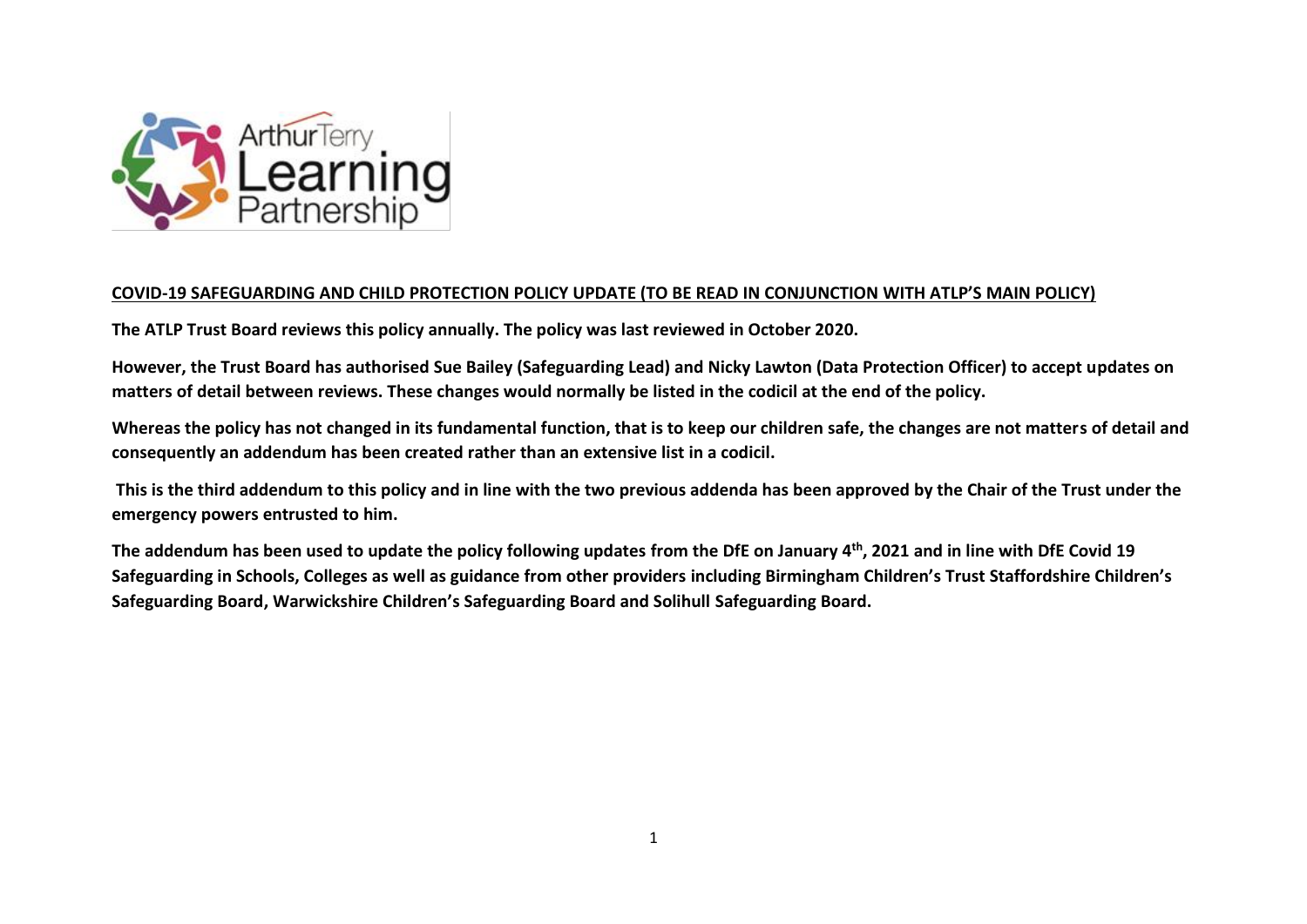#### **Contents**

- **1. Version control**
- **2. Our Safeguarding priorities**
- **3. Context**
- **4. Vulnerable Children**
- **5. Critical workers**
- **6. Supporting vulnerable children not in school. Prioritising need and contact.**
- **7. Reporting a concern**
- **8. Weekly supervision and case discussions**
- **9. Attendance monitoring and DSL provision.**
- **10. Safeguarding Training and new staff Induction**
- **11. Safer Recruitment**
- **12. Online safety**
- **13. Remote teaching and online safety**
- **14. Supporting children in school**
- **15. Peer on peer abuse**
- **16. Key Safeguarding contact numbers**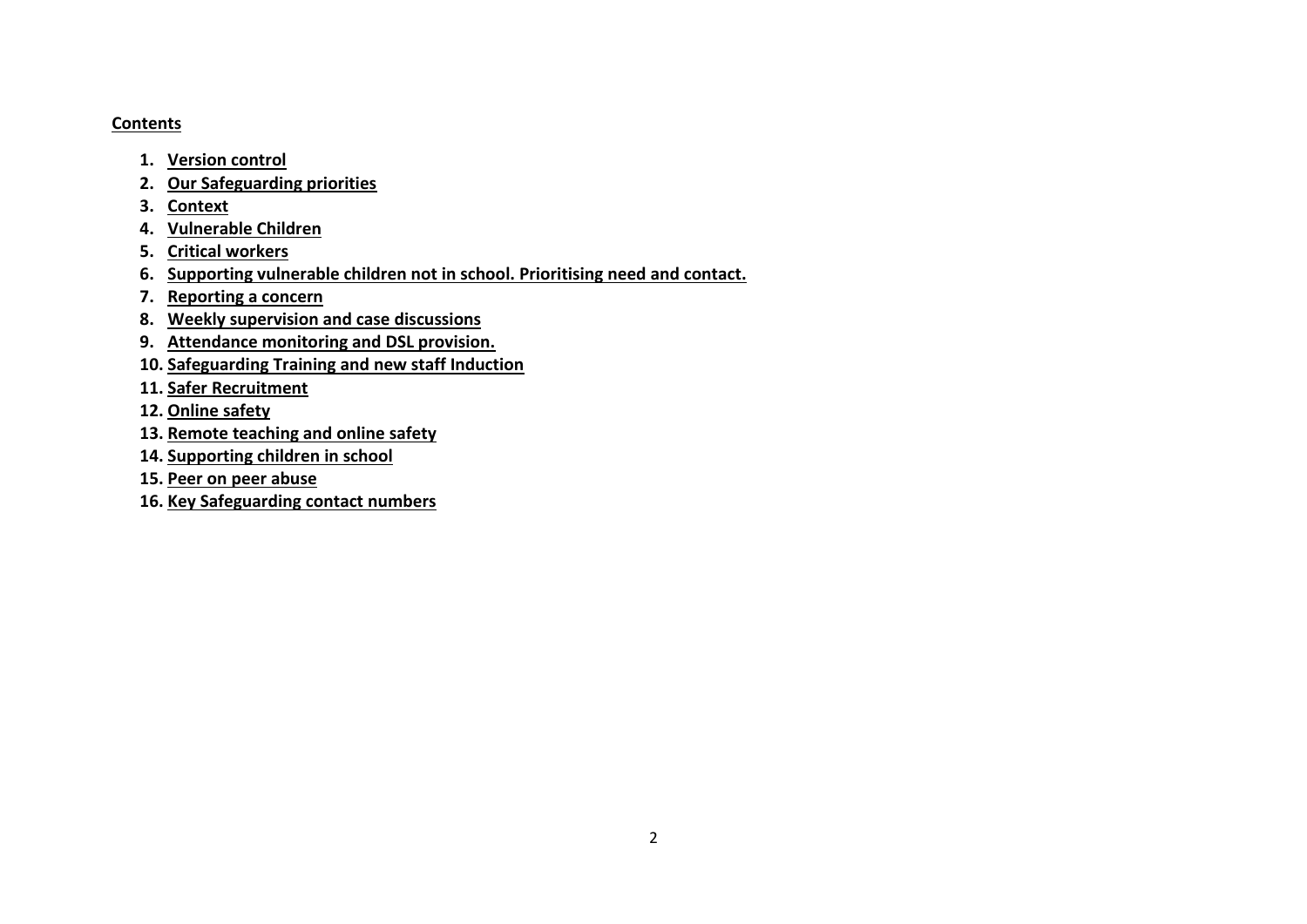### 1. **Version control and dissemination**

This is the third addendum to this policy and sits alongside the codicil which reflects other minor changes. It will be reviewed by our Safeguarding Lead on a regular basis or as circumstances continue to evolve or following any updated advice from the DfE. It will be made available on each school's website and will be shared with all staff.

We will ensure that on any given day all staff and volunteers in attendance will be aware of who the DSL and deputy DSLs are and how staff and volunteers can to speak to them.

# **2. Safeguarding priority**

During these challenging times the safeguarding of all children at our school, whether they are currently at home or in attendance, continues to be our priority. Creating a culture of virtual safeguarding is a priority. The following fundamental safeguarding principles remain the same:

- the best interests of children continue to come first.
- if anyone in our school has a safeguarding concern, they will act immediately.
- a designated safeguarding lead (DSL) or deputy DSL will always be available.
- no unsuitable people will be allowed to gain access to children.
- Children and staff should continue to be protected when they are online.

# **3. Context**

From 5<sup>th</sup> January 2021 parents were asked to support public health efforts by keeping their children at home, wherever possible, and for schools to remain open for those children of workers critical to the COVID-19 response - who absolutely need to attend.

Schools and all childcare providers were also asked to provide care for a limited number of children - children who are vulnerable, and children whose parents are critical to the COVID-19 response and cannot be safely cared for at home.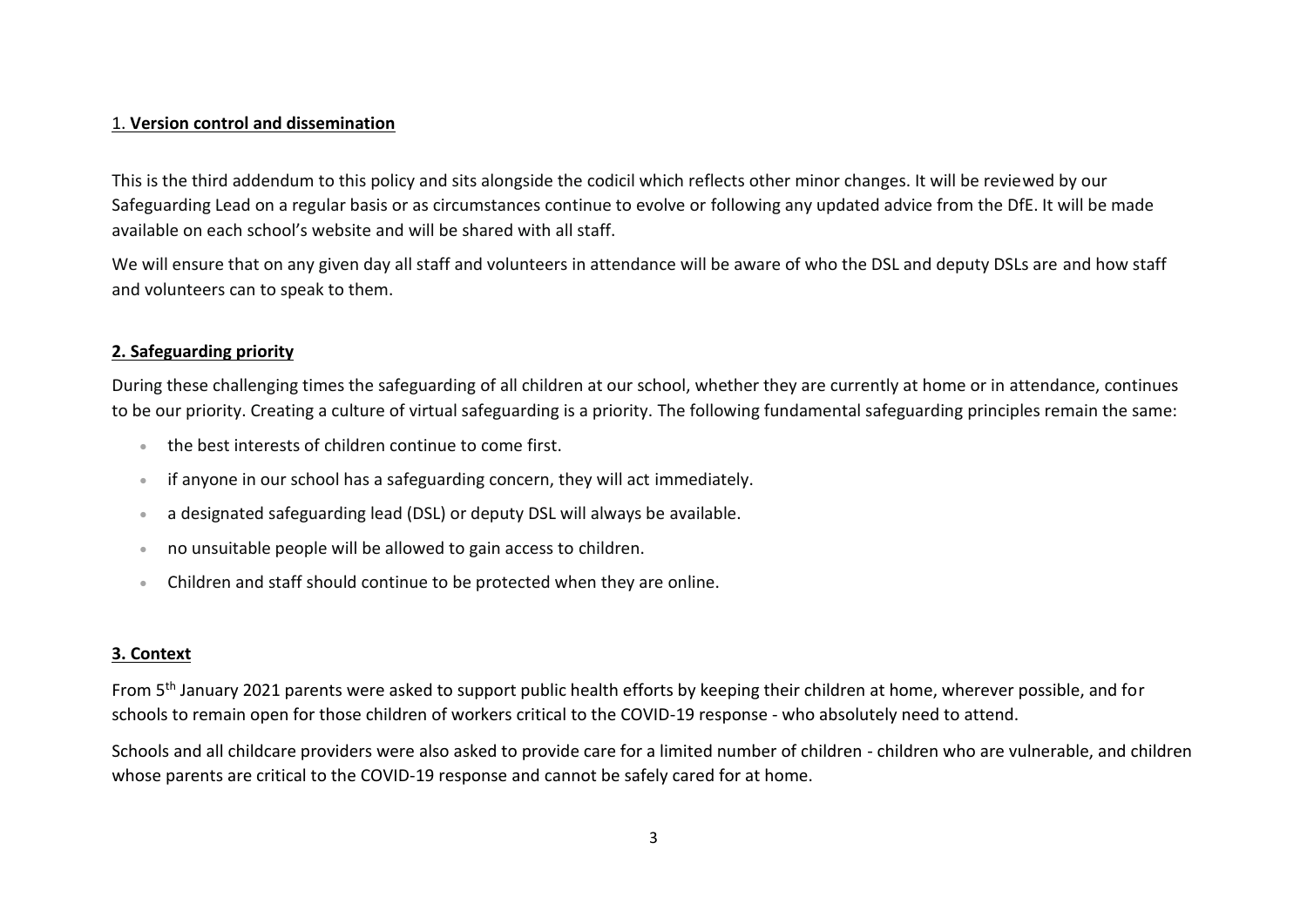Schools must continue to have regard to the statutory safeguarding guidance, keeping children safe in education. [Keeping children safe in](https://assets.publishing.service.gov.uk/government/uploads/system/uploads/attachment_data/file/912592/Keeping_children_safe_in_education_Sep_2020.pdf)  [education \(publishing.service.gov.uk\)](https://assets.publishing.service.gov.uk/government/uploads/system/uploads/attachment_data/file/912592/Keeping_children_safe_in_education_Sep_2020.pdf)

**This is the third addendum to The Arthur Terry Learning Partnership (ATLP) Safeguarding, and Child Protection policy** in direct response to the guidance issued on January 4th 2021

Some information and guidance issued via previous addenda has been included where still relevant and key to keeping children safe.

## **4. Vulnerable children**

**ATLP** defines vulnerable children as those who have a social worker and those children and young people up to the age of 25 with education, health and care (EHC) plans.

Those who have a social worker include children who have a Child Protection Plan and those who are looked after by the Local Authority. A child may also be deemed to be vulnerable if they have been assessed as being in need or otherwise meet the definition in section 17 of the Children Act 1989. This includes those with a Child in Need plan.

We recognise that previously looked after children are a potentially vulnerable group who may not have a social worker but may still need support.

Those with an EHC plan will be risk-assessed in consultation with the Local Authority and parents, to decide whether they need to continue to be offered a school place in order to meet their needs, or whether they can safely have their needs met at home. Many children and young people with EHC plans can safely remain at home.

Eligibility for free school meals or lack of access to suitable devices should not be the sole determining factors in assessing vulnerability.

Senior leaders, especially the Designated Safeguarding Lead (DSL) and Deputy (DDSL) know who our most vulnerable children are. They have the flexibility to offer a place to other vulnerable groups such as those on the edge of receiving children's social care support.

We will continue to work with and support children's social workers to help protect vulnerable children. This includes working with and supporting children's social workers and the Local Authority Virtual School Head (VSH) for looked-after (LAC) and previously looked-after children (PLAC). We will work with social workers to ensure that Personal Education Plans (PEPs) for LAC are up to date with the current education offer that they are accessing.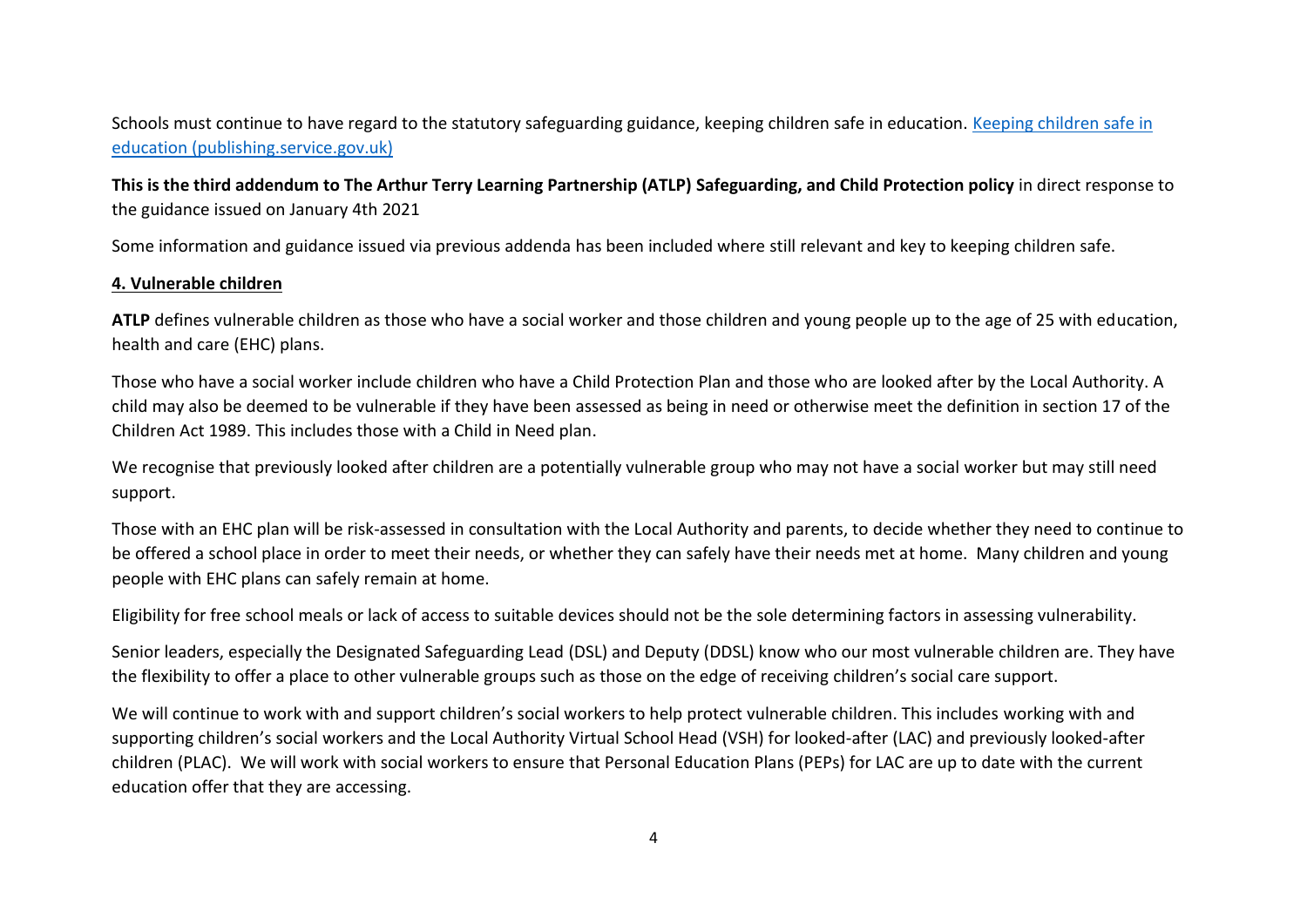There is an expectation that vulnerable children who have a social worker will attend an educational setting, so long as they do not have underlying health conditions that put them at risk. In circumstances where a parent/carer does not want to bring their child to school and their child is considered vulnerable, the social worker and school will explore the reasons for this directly with the parent.

Where parents are concerned about the risk of the child contracting COVID19, the school or the social worker will talk through these anxieties with the parent/carer following the advice set out by Public Health England.

ATLP will encourage our vulnerable children and young people to attend school. We can then offer daily support. For those vulnerable children who are not in school, special provision will be made to keep in touch and check on their welfare.

We recognise that school is a protective factor for children and young people, and that the current circumstances can affect the mental health of pupils and their parents/carers. We are very much aware of the impact of lockdown on children's mental health during the previous lockdown. All staff are aware of this in setting expectations of pupils' work where they are at home. We also acknowledge that some children might be unwell and as such unable to complete work set and that some families do not have access to the technology required to complete some tasks.

If this is known to be the case alternatives should be sought. Lack of appropriate technological devices should be brought to the attention of staff so that school can make every effort to remedy this situation.

We will ensure that where we care for children of critical workers on site, that appropriate support is in place for them and recognise the immense pressure that these families might be under.

We will also ensure that staff receive appropriate support via supervision where appropriate and that staff are signposted to external support agencies who can help them

## **5. Critical workers**

Parents whose work is critical to the coronavirus (COVID-19) and EU transition response include those who work in health and social care and in other key sectors outlined in the following sections. Children with at least one parent or carer who is a critical worker can go to school or college if required, but parents and carers should keep their children at home if they can.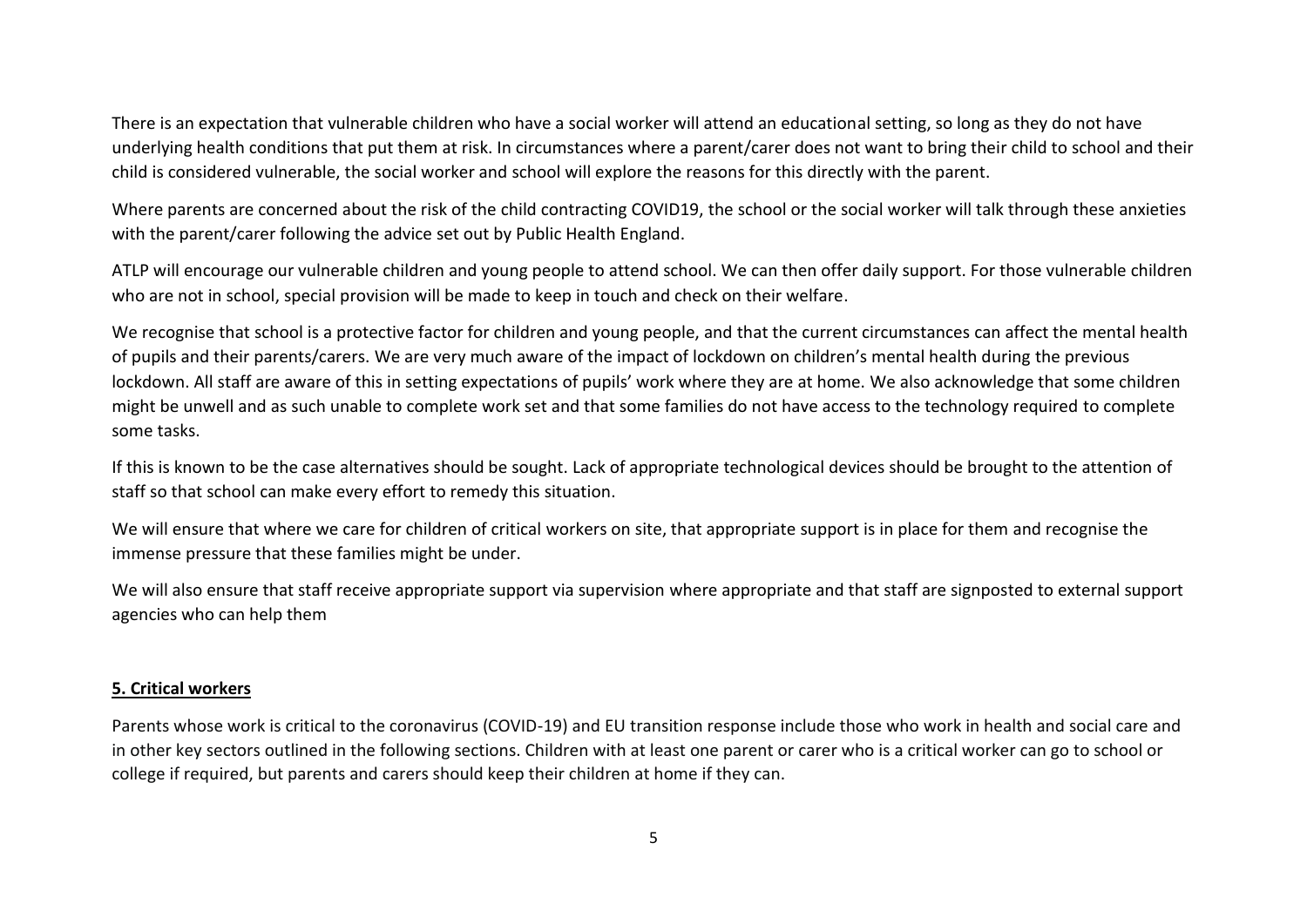## [Critical workers and vulnerable children who can access schools or educational settings -](https://www.gov.uk/government/publications/coronavirus-covid-19-maintaining-educational-provision?utm_source=4%20January%202021%20C19&utm_medium=Daily%20Email%20C19&utm_campaign=DfE%20C19) GOV.UK (www.gov.uk)

The full list can be found here:

This includes, but is not limited to, doctors, nurses, midwives, paramedics, social workers, care workers, and other frontline health and social care staff including volunteers; the support and specialist staff required to maintain the UK's health and social care sector; those working as part of the health and social care supply chain, including producers and distributors of medicines and medical and personal protective equipment.

ATLP recognises the need to offer school places to both vulnerable children and the children of critical workers but must also balance the need to keep its schools safe. On rare occasions when the number of children within school means that a safe environment cannot be maintained the headteacher will work with the appropriate director of education to seek a solution.

# **6. Supporting vulnerable children not in school. Prioritising need and contact**

We are all committed to ensuring the safety and wellbeing of all our children and young people.

The vast majority of our children will remain safely at home and each school will do its best to deliver an appropriate education to these children based upon our Remote Education Policy updated January 2021

However, there will be some vulnerable children, who may not be in school, for whom additional measures must be put in place to ensure their safety and wellbeing. These measures will consist of "keeping in touch" phone calls and in some very rare cases, home visits will be carried out. No member of staff however must enter a child's home and they should follow social distancing guidance at all times.

The Lead DSL should review each vulnerable case and prioritise based on the level of need and concern. They should establish how often contact should be made if that child is not in school, by whom and by what method. The DSL may discuss this with the child's social worker or other professional involved with the family. Maintaining contact is not the sole responsibility of the school.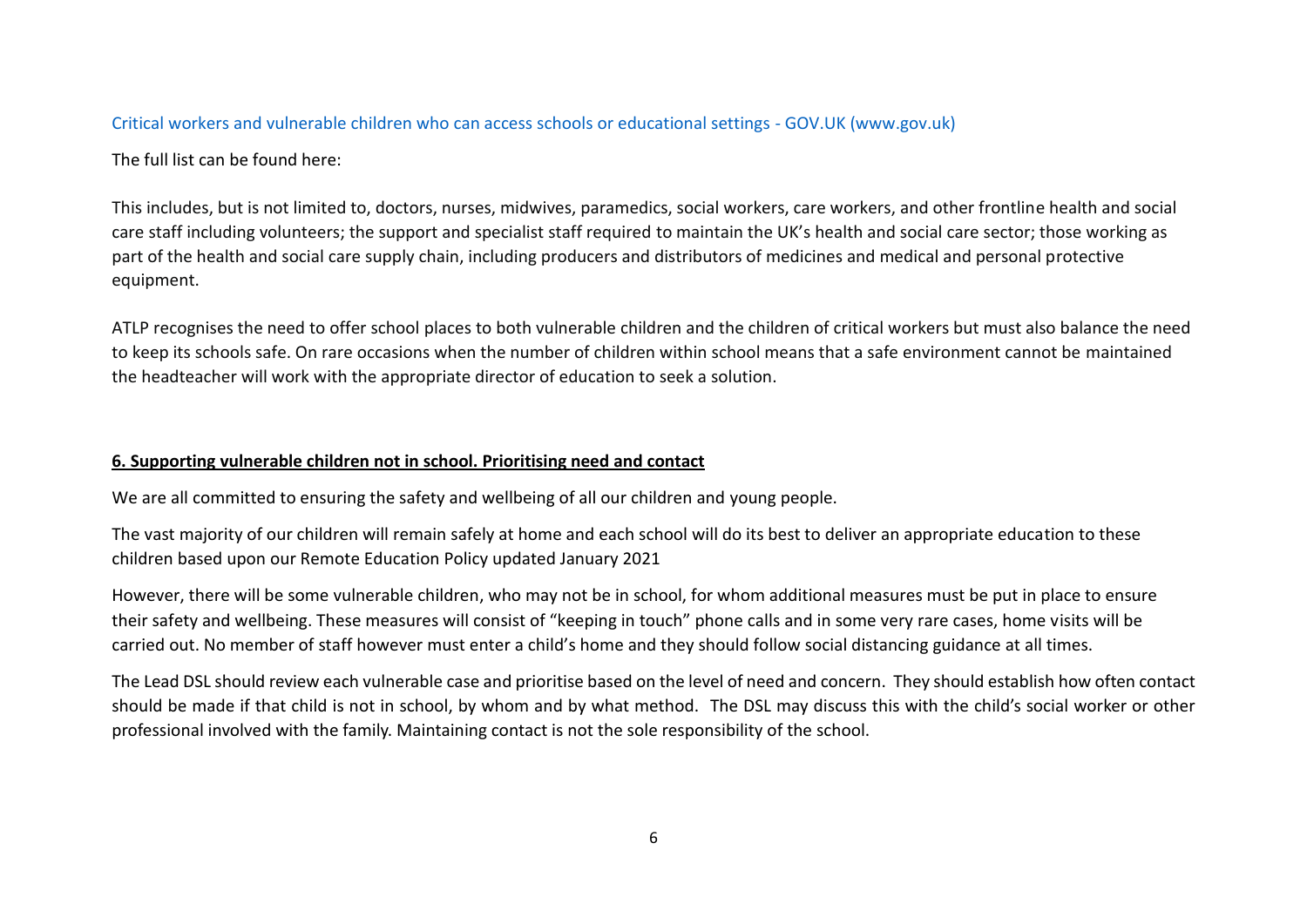The DSL should also consider any local guidance given by the Children's Safeguarding Board as to the frequency of the contact. We acknowledge that this advice differs across the partnership. DSLs should use their professional expertise, knowledge of their families and use the risk assessment process to determine the frequency and nature of contact.

Where the DSL has identified a child to be vulnerable, on the edge of social care support, or who would normally receive pastoral-type support within school, they should ensure that a robust communication plan is in place for that child if they are not in school. The communication plans can include email contact, phone contact or video call contact. Door-step visits are not recommended under the current conditions and should only be undertaken in line with the Home Visits Policy and **as an absolute last resort**. Other individualised contact methods should be considered and recorded. Details of this plan must be recorded as should a record of any contact made using My Concern, or individual student records.

Our DSL's will work closely with all stakeholders to maximise the effectiveness of any communication plan. This plan must be reviewed regularly (at least once a fortnight) and where concerns arise, the DSL will consider any referrals as appropriate.

We will all share safeguarding messages on our website and social media pages to further support our children.

The child's best interests should always come first but we are aware that we must protect our staff as well. As such staff **should not** enter a child's home and should adhere to **social distancing** recommendations at all times. Reference should be made to The ATLP Home Visits Policy.

Doorstep visits or the equivalent can be used to drop off equipment, food or to see a child from a distance. However, these should be to an **absolute minimum** to keep staff safe and are discouraged. Contact can be made by phone, post, email or video link. Staff should follow the guidelines already distributed plus the Staff Code of Conduct and Remote Education Policy (updated January 2021) and Acceptable Use of IT policy

As a general rule all children should be contacted at least weekly. There are many ways this contact can be established including phone calls and emails. Schools should monitor engagement in learning and staff should raise concerns if this becomes an issue. Those with increased vulnerabilities should be contacted at least weekly, If not more regularly and by a safe and well phone call.

DSL's must be clear in their assessments regarding the frequency and type of contact and record their decisions. Where contact is made this must be recorded ideally using My Concern It is vital that staff speak to the child and ask about their welfare and make note of this conversation.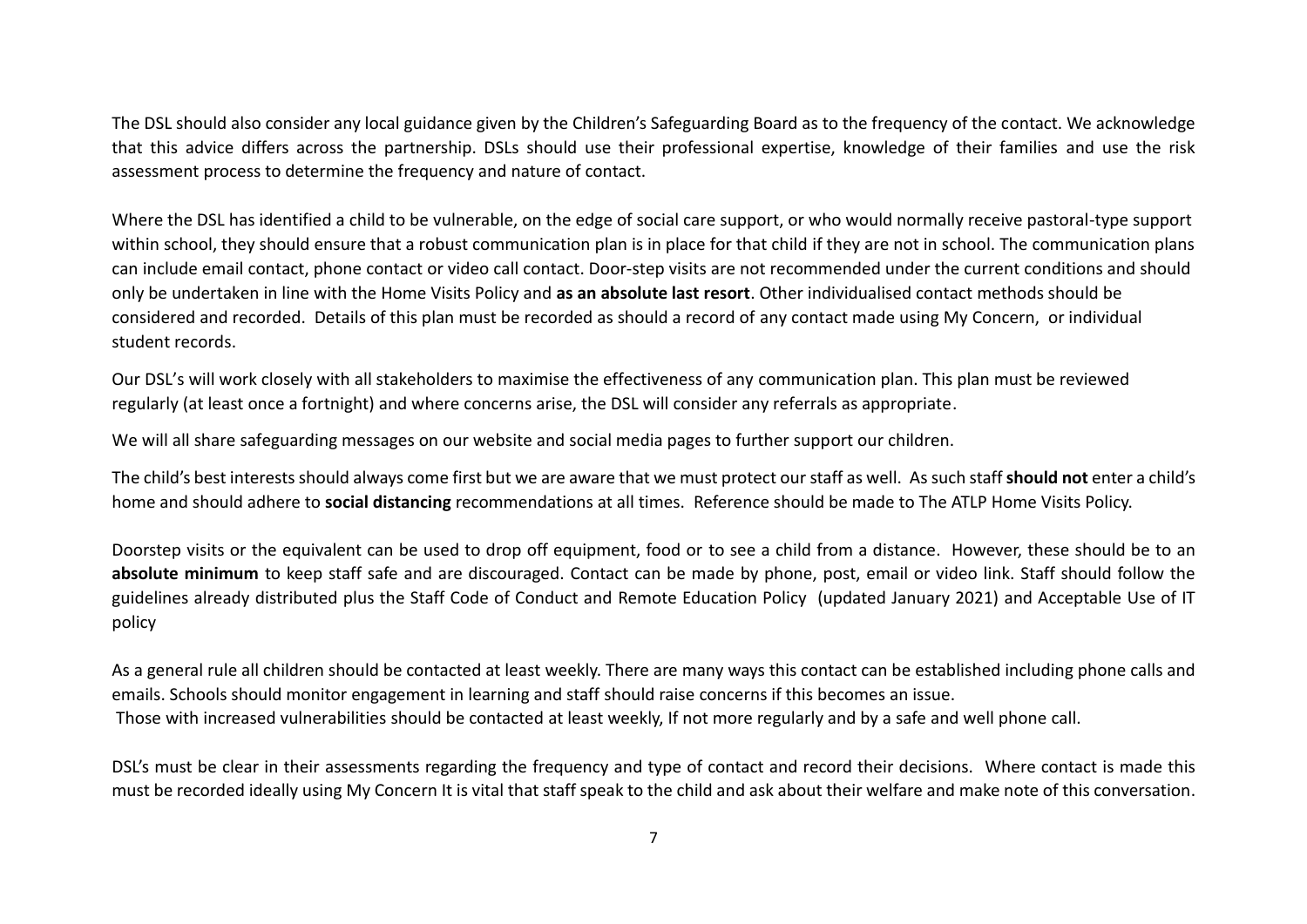DSL's will need to divide the children appropriately between the designated safeguarding lead(s), special educational needs co-ordinator(s) and designated teacher(s) for looked after children and pastoral staff ensuring they are appropriately trained for the role they are undertaking. Ensure that each member of the team knows which child they are allocated to, what their role is and are able to record the contact details on the appropriate system.

Home visits of any kind **are not allowed** during this period. If deemed absolutely necessary a doorstep visit should be considered with headteacher consent, in twos and following strict social distancing guidelines**. Staff should not enter family homes**. However, if you are not able to make contact and are concerned, consider the following before embarking on a doorstep visit.

- Try all the available numbers for the family, including the emergency contact numbers.
- Re-assess the risk, does the lack of contact escalate your concerns?
- For CP/CiN children speak to their allocated social worker or any other professional involved with the family
- Consider speaking to your local Social Care provision such as MASH CASS or First Response?
- If the risk is deemed critical speak to the Police, they may do a 'safe & well' check. Do not hesitate to call 999 if you think a child has been harmed or is at serious risk of harm.
- Contact the Senior Education Safeguarding Officer for support if needed along with your headteacher and ATLP Safeguarding Lead.
- Record all your concerns and actions in line with school child protection.

If after a doorstep visit you still have not made contact and are still concerned revisit the list above and then seek advice from Children's Social Services and the Police.

# **7. Reporting a concern**

Where staff have a concern about a child, they should continue to follow the process outlined in the ATLP Safeguarding Policy.

Staff are reminded of the need to report any concern immediately and without delay. Staff in school must be made aware of how to contact a DSL. Staff are reminded that this should be within normal working hours. Staff should avoid making contact with DSL's out of hours or at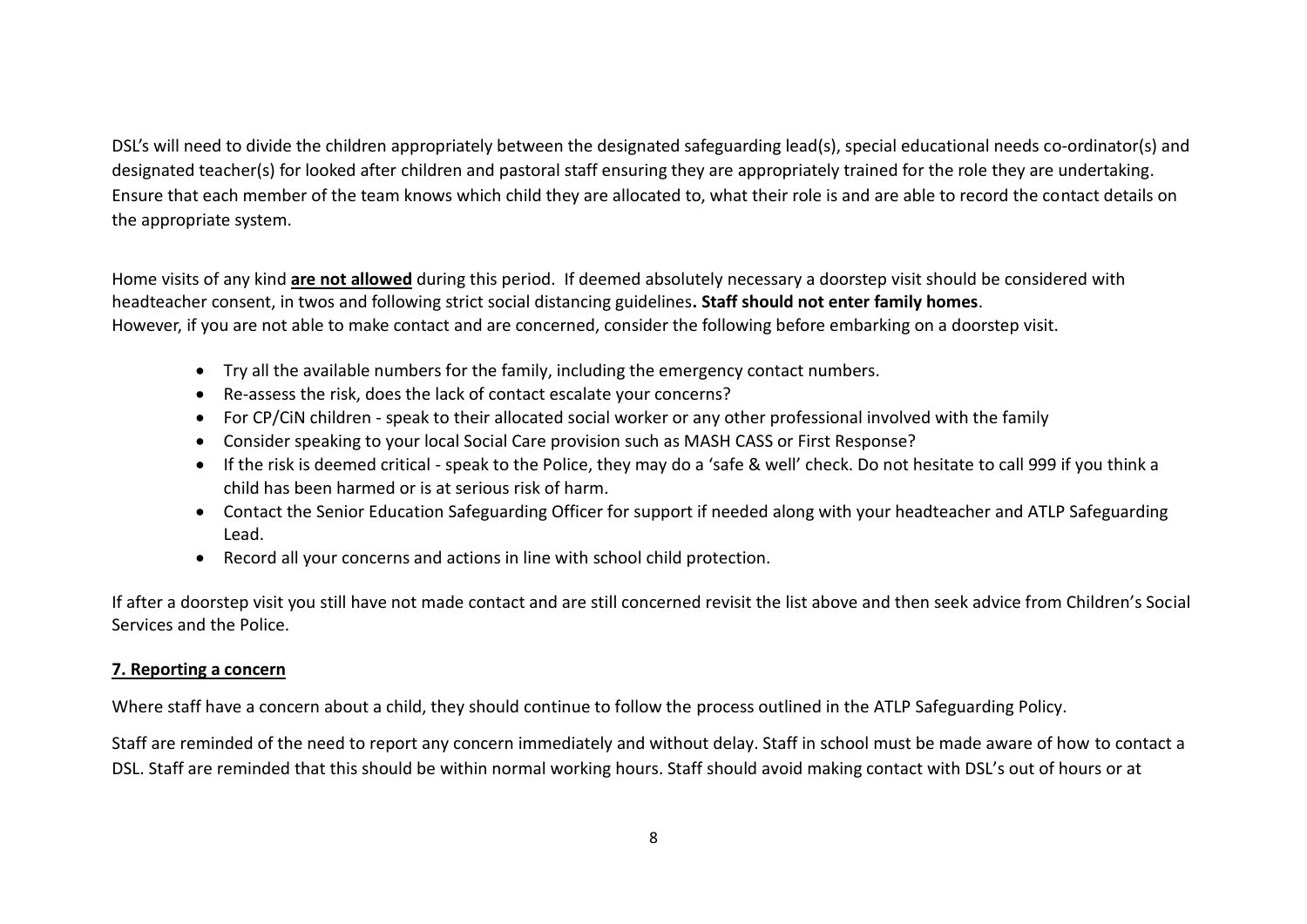weekends. In the case of an absolute emergency staff are encouraged to phone Children's Social Care out of hours duty line or if a child is in danger to contact the Police.

Headteachers should ensure that they have an internal system for sharing DSL phone numbers with all staff and that staff are made aware who is on duty each day. Details of this rota should be kept in an easily accessible place, known to all. Wherever possible and following the ATLP policy the report should be in person or at least by phone or video link. This may be followed up by an email.

Where staff are concerned about an adult working with children, they should report the concern to the headteacher. If there is a requirement to make a notification to the headteacher whilst away from the site, this should be done verbally and followed up with an email. The headteacher will then follow the procedures laid out in KCSiE and The ATLP Safeguarding Policy. Headteachers are advised to always contact ATLP HR for support.

Concerns around the headteacher should be directed to the appropriate director of education.

Any concerns around a director of education should be reported to the CEO.

Any concerns around the CEO should be reported to the Chair of the Trust Board.

ATLP will continue to offer support in the process of managing any allegation.

# **8. Weekly Supervision and Case discussions**

It is recommended that the Lead DSL co-ordinates a weekly meeting of the DSL team, remotely if necessary, to undergo a Group Supervision and Case Review. Individual supervision should also be offered.

When a case is discussed it is good practice to record this on the child's file.

Any concerns must be acted upon immediately. Some local authorities are asking that these are at a set time each week and that the meeting is then recorded and returned to the LA.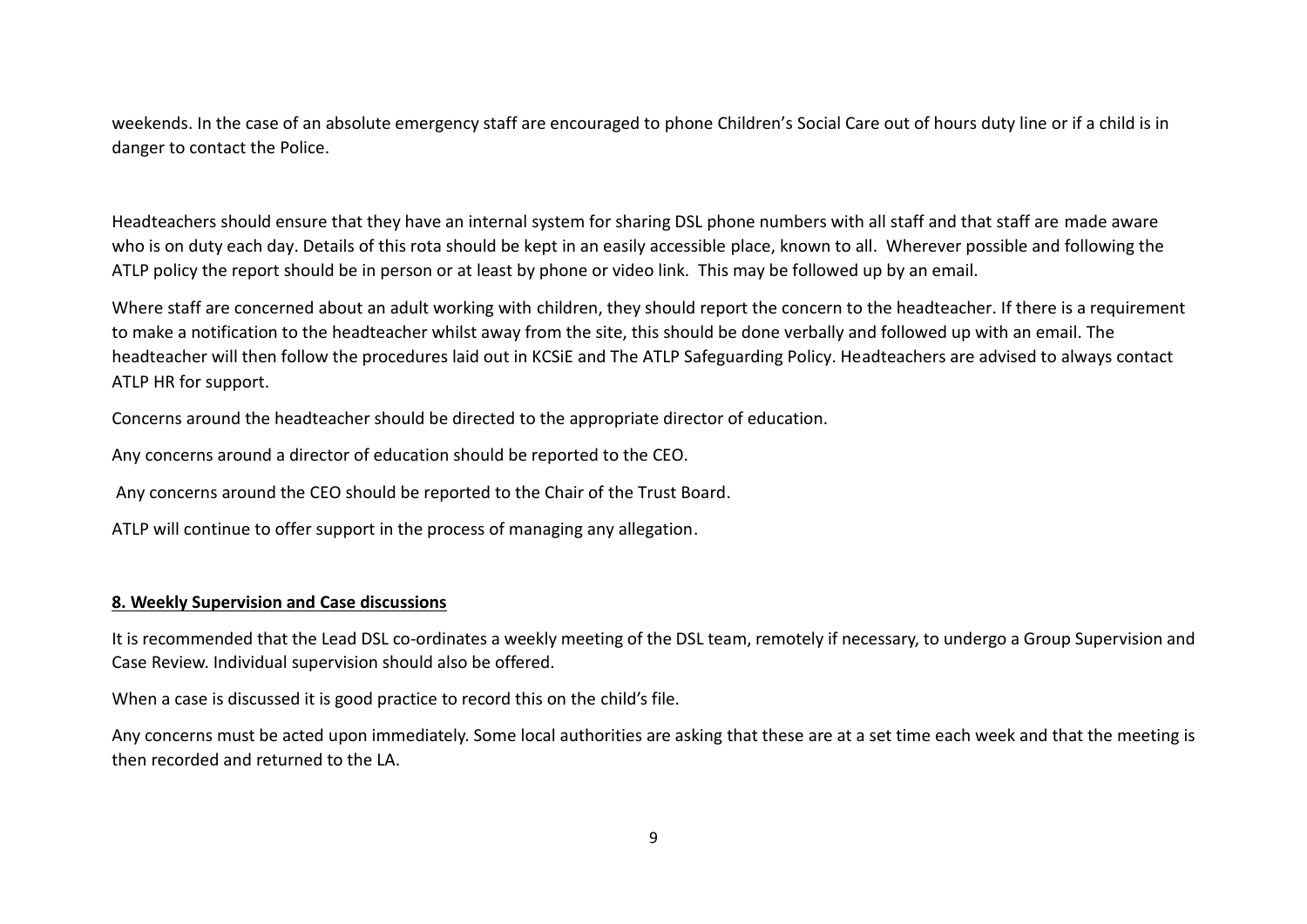Please refer to The ATLP Supervision policy for a group proforma and meeting structure. It is good practice to ensure that every child with an allocated Social worker is discussed and findings recorded.

### **9. Attendance monitoring and DSL provision**

In all our school's pupils who are not expected to be in school should be coded as X

Children for whom onsite provision is being provided should be recorded in line with normal school attendance requirements.

All children deemed clinically vulnerable are advised not to attend school.

Individual schools working with social workers will agree with parents/carers whether children in need should be attending school. All schools will then follow up on any pupil that they were expecting to attend, who does not.

Wherever possible and to support good practice we will, when communicating with parents/carers and carers, confirm emergency contact numbers are correct and ask for any additional emergency contact numbers where they are available.

In all circumstances where a vulnerable child does not take up their place at school, or discontinues, we will notify the relevant social worker or VSH (Virtual School Head)

Across ATLP we aim to have a trained DSL (or deputy) available on every site, every day. Where this is not the case a trained DSL will be available to be contacted via phone or online video - for example when working from home. We will draw up a rota to ensure all our schools and DSL's are fully supported and can always access support. This should ensure that DSL's do not have to work in isolation and are always supported by a colleague from within our partnership.

Where a trained DSL is not on site, in addition to the above, a senior leader must be on site and will assume responsibility for co-ordinating safeguarding. However, they will always have access to a DSL from within the partnership.

It is important that staff coordinating safeguarding as described above has access to online systems such as My Concern

All relevant information must be recorded on My Concern S or on individual paper files.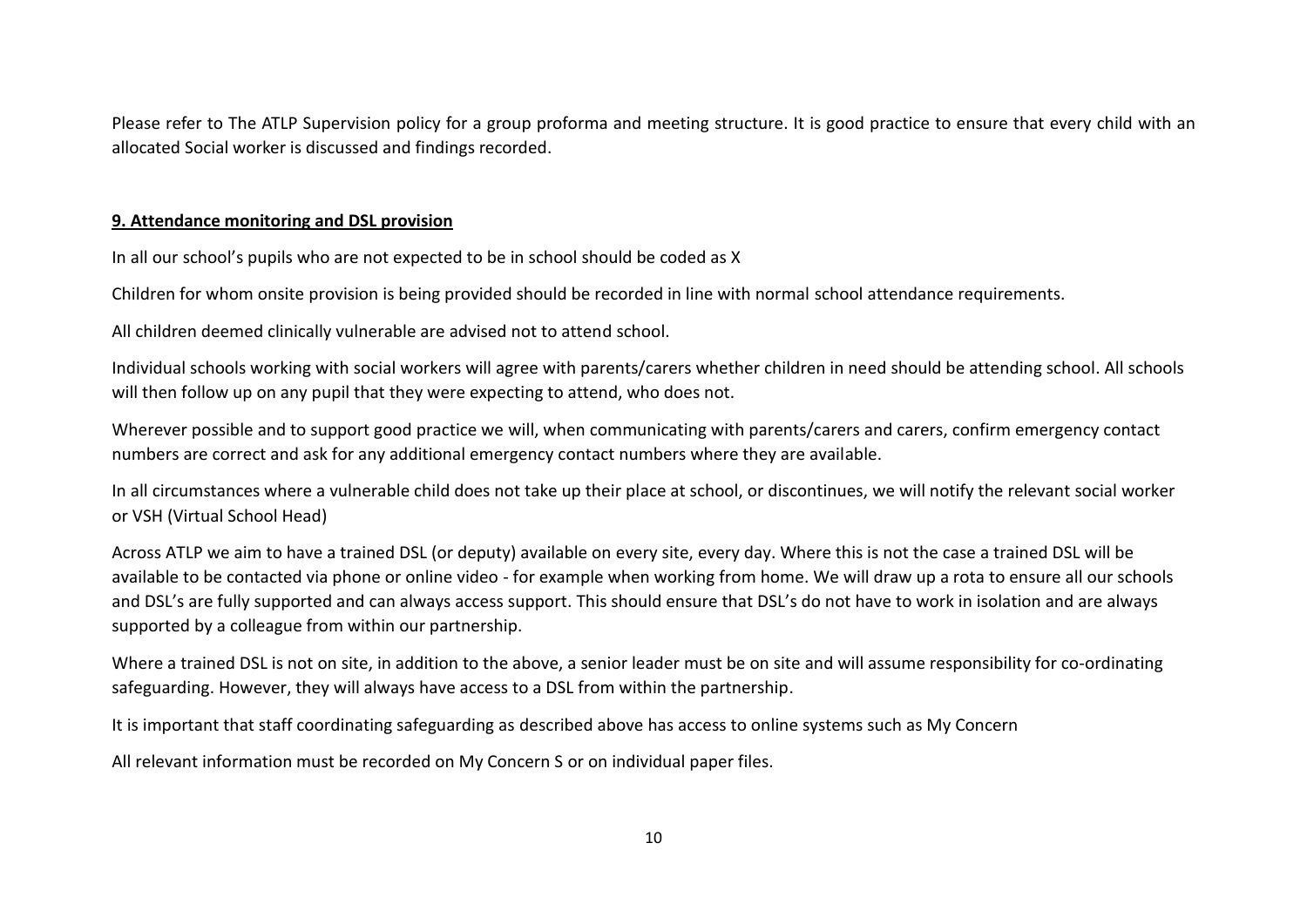It is very important that a detailed account is recorded including any views expressed by the child. In line with normal practice any decisions must be recorded along with the justification.

It is important that all staff and volunteers are made aware how to contact a trained DSL. Staff on site will be made aware, on a daily basis, of who that person is and how to speak to them. A list should be kept in a central location if appropriate. e.g., Reception/ School Office.

The DSL will continue to engage with social workers, and attend all multi-agency meetings, which can be done remotely if required to do so.

ATLP will continue to offer support in the process of managing any allegations.

# **10. Safeguarding Training and induction**

ATLP understands that DSL training will need to continue during the pandemic to ensure that we have sufficient trained staff, and that knowledge is kept up to date. For this purpose, online training will be made available.

All existing ATLP staff have had safeguarding training and have read part 1 of Keeping Children Safe in Education 2020. The DSL should communicate with staff any new local arrangements, so they know what to do if they are worried about a child. Contact numbers and emails for DSL's/DDSLs' if not on site will be made available.

Where new staff are recruited, they will continue to be provided with a safeguarding induction. This should be provided by a trained DSL in each school. Resources will be provided to support this. New staff should also read KCSiE Part One and sign to say that they have done this (link to be provided by DSL). Other documents including Safeguarding and Child Protection Policy, Staff Code of Conduct, Remote Education Policy and The Guide to Safer Working Practice, including the MAY 2020 update will also be made available.

If staff are deployed from another education or children's workforce setting **outside** ATLP, HR will take into account the DfE supplementary guidance on safeguarding children during the COVID-19 pandemic and will accept portability as long as the original school confirms in writing that:

- The individual has been subject to an enhanced DBS and children's barred list check
- There are no known concerns about the individual's suitability to work with children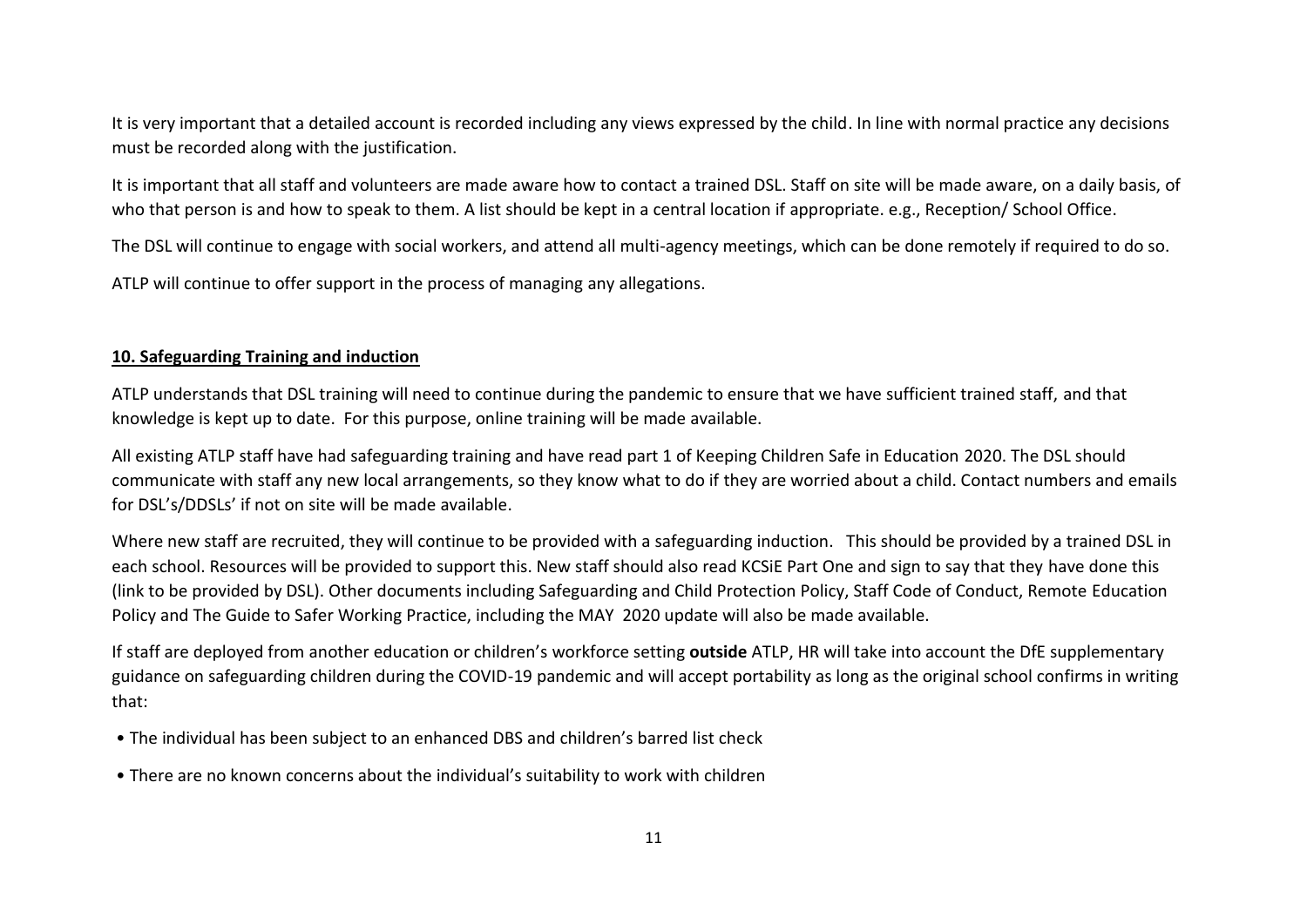• There is no ongoing disciplinary investigation relating to that individual

For movement amongst schools within ATLP, assurance should be sought from the donor school that the member of staff has received appropriate safeguarding training. Upon arrival, they will be given a copy of the receiving setting's Child Protection Policy, confirmation of local processes and confirmation of DSL arrangements. This will be particularly important if we move to a Hub model to safeguard our children.

# **11. Safer recruitment/volunteers and movement of staff**

It remains essential that people who are unsuitable are not allowed to enter the children's workforce or gain access to children. When recruiting new staff, we will continue to follow the relevant safer recruitment processes for their setting, including, as appropriate, relevant sections in part 3 of Keeping Children Safe in Education (2020 (KCSIE).

The recruitment of staff in terms of undertaking safer recruitment checks is a function of ATLP HR. As such they will continue in this role and adjust any procedures in light of Brexit and the new requirements

# **12. Online safety**

Our schools will continue to provide a safe environment, including online. This includes the use of an online filtering system operated by Smooth Wall. Where pupils are using computers in school**,** appropriate supervision will be in place.

Whenever possible children will be reminded of the how to keep themselves safe online and how to report any online abuse.

## **13. Remote online contact**

It is important that all staff who interact with children, including online, continue to look out for signs a child may be at risk. Staff should be reminded of these, particularly those that might be visible online. Any such concerns should be dealt with in line with Child Protection Policy and where appropriate, referrals should be made to children's social care and as required or the police. Online teaching should follow the same principles as set out in the ATLP Staff Code of conduct and the new guidance issued in theRemote Education Policy. Staff should also follow the guidance in Keeping Children Safe in Education 2020 and A Guide to Safer Working Practice including May 2020 addendum.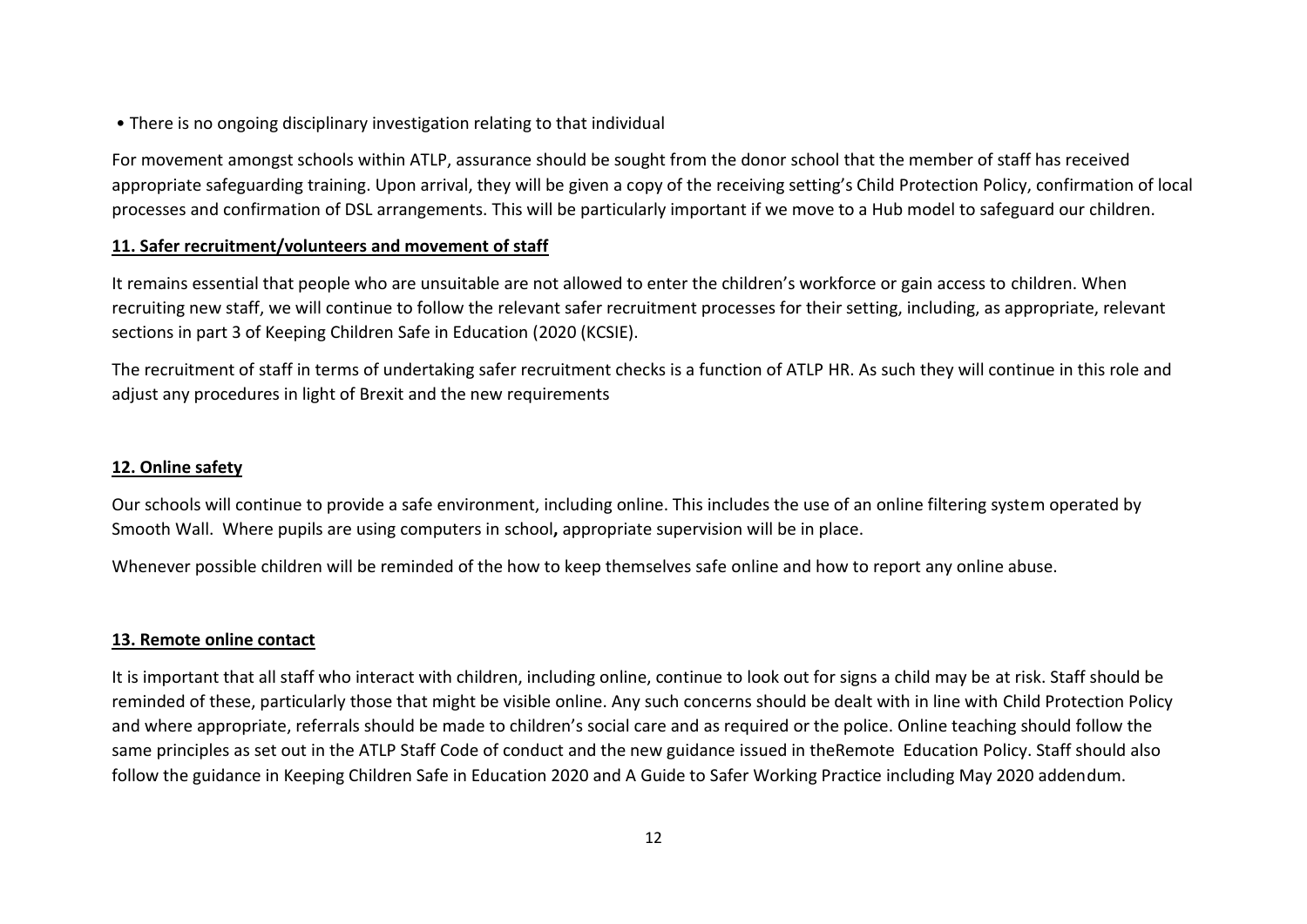Staff should use every opportunity to remind the children they are in contact with of staying safe on the internet. Staff should also remind children of our expectations in terms of their behaviour whilst engaging in online learning.

We will also convey key messages to parents and carers via social media and our websites.

We will ensure that any use of online learning tools and systems is in line with privacy and data protection/GDPR requirements.

#### **14. Supporting children in school**

We are all committed to ensuring the safety and wellbeing of all our pupils. Our schools will continue to be a safe space for all children to attend and flourish. Our governors and headteacher will ensure that appropriate staff are on site and staff to pupil ratio numbers are appropriate, to maximise safety.

We will refer to the Government guidance for education and childcare settings on how to implement social distancing and continue to follow the advice from Public Health England on handwashing, respiratory hygiene, social distancing, face masks, isolation and other measures to limit the risk of spread of COVID19. We will use every opportunity to remind children how to keep themselves safe both online and other wise.

We will endeavour to create safe opportunities that enable and encourage children to talk to us about their lived experiences during lockdown.

Where we have concerns about the impact of staff absence – such as the Designated Safeguarding Lead or first aiders we will they will discuss this with our Directors of Education, either primary or secondary.

We are also aware of the current DfE guidance on testing of staff and pupils in secondary schools and staff in primary schools. ATLP will follow the DfE guidance and put the necessary procedures in place following a risk assessment at each setting to ensure we keep everyone safe.

## **15. Peer on Peer Abuse and concerns around mental health**

We recognise that during the closure a revised process may be required for managing any report of such abuse and supporting victims. Where we receive a report of peer-on-peer abuse, we will follow the principles as set out in part 5 of KCSIE and of those outlined within our Child Protection Policy. Our schools will listen and work with the young person, parents/carers and any multiagency partner required to ensure the safety and security of that young person.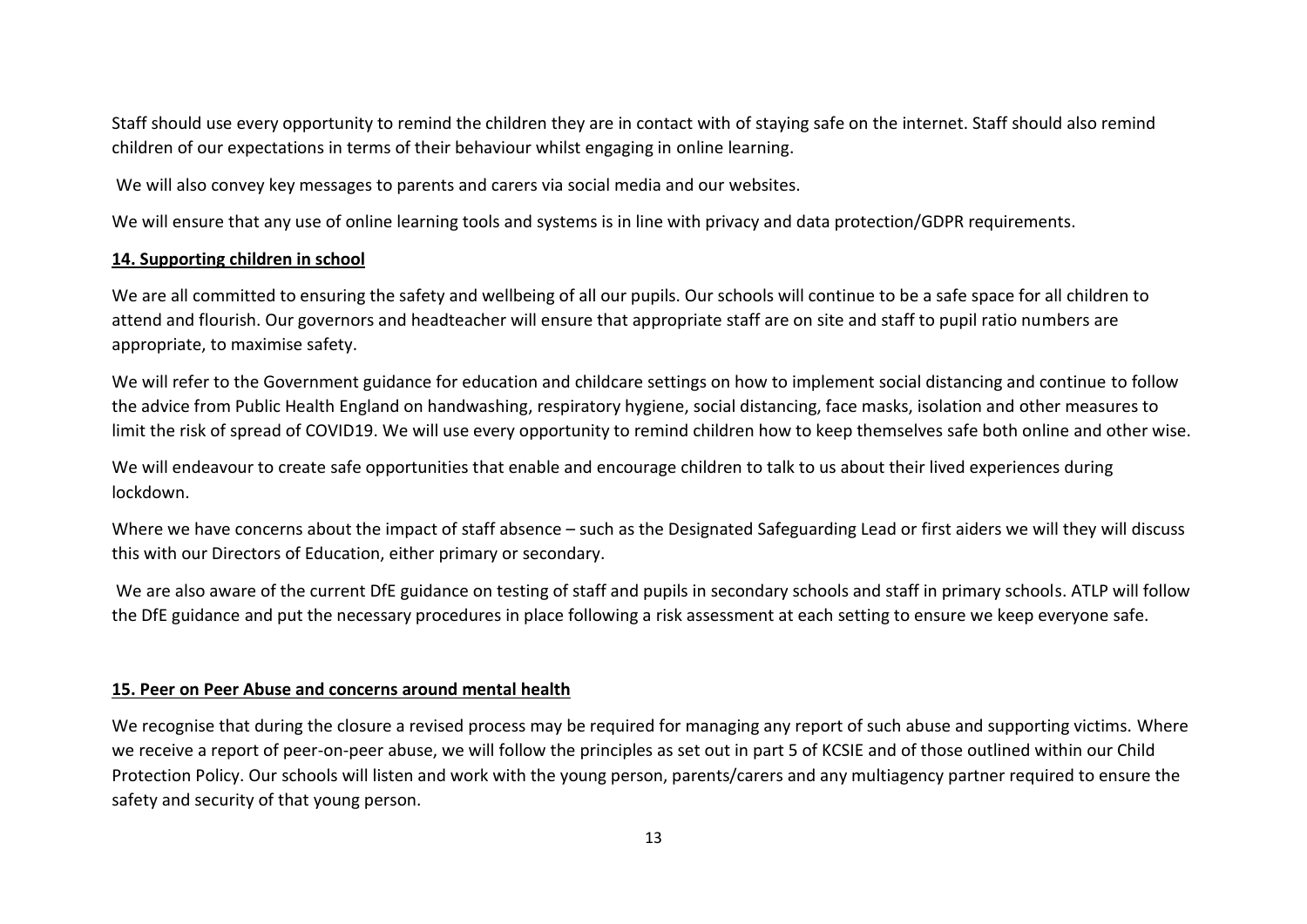We will, wherever possible respond to all cyber bully alerts as raised by Smooth Wall and continue to monitor these throughout the period.

Concerns and actions will be recorded and appropriate referrals made.

We are also aware of the increase of domestic violence and abuse during the pandemic and the impact this can have upon children. Staff are asked to be particularly vigilant and are reminded of the indictors of such abuse that they may notice either with children in school or those they come into contact with online.

We are also aware of the impact of the pandemic on the mental health of both staff and students. Staff are reminded that there is access to free confidential counselling.

We are aware of the impact of the negative experiences and distressing life events on the mental health of children, parents and staff. We will, as we always have, ensure there is appropriate support and signposting to relevant support agencies in place, and also supporting those children who continue to work from home.

Pupils may be experiencing a variety of emotions in response to the coronavirus (COVID19) outbreak, such as anxiety, stress or low mood. This may particularly be the case for vulnerable children, including those with a social worker and young carers. It is important to contextualise these feelings as normal responses to an abnormal situation. Some may need support to re-adjust, either to a return to learning at home or being in school without their peers, and some may be showing signs of more severe anxiety or depression. Others will not be experiencing any challenges and will be content with the change in circumstances.

The return to remote learning for most will limit pupils' social interaction with their peers, carers and teachers, which may have an impact on wellbeing.

To support school staff to understand how coronavirus (COVID-19) is affecting children and young people's mental health and wellbeing, and what they can do to look after, promote and support their own, other staff's and children and young people's wellbeing and mental health, the government has recently launched the [wellbeing for Education Return programme](file:///C:/Users/s.bailey/AppData/Local/Microsoft/Windows/INetCache/Content.Outlook/P16DMGO0/wellbeing%20for%20Education%20Return%20programme)

Schools should also provide more focused pastoral support where issues are identified that individual pupils may need help with, drawing on external support where necessary and possible. Schools should also consider support needs of particular groups they are already aware need additional help (for example, children in need.)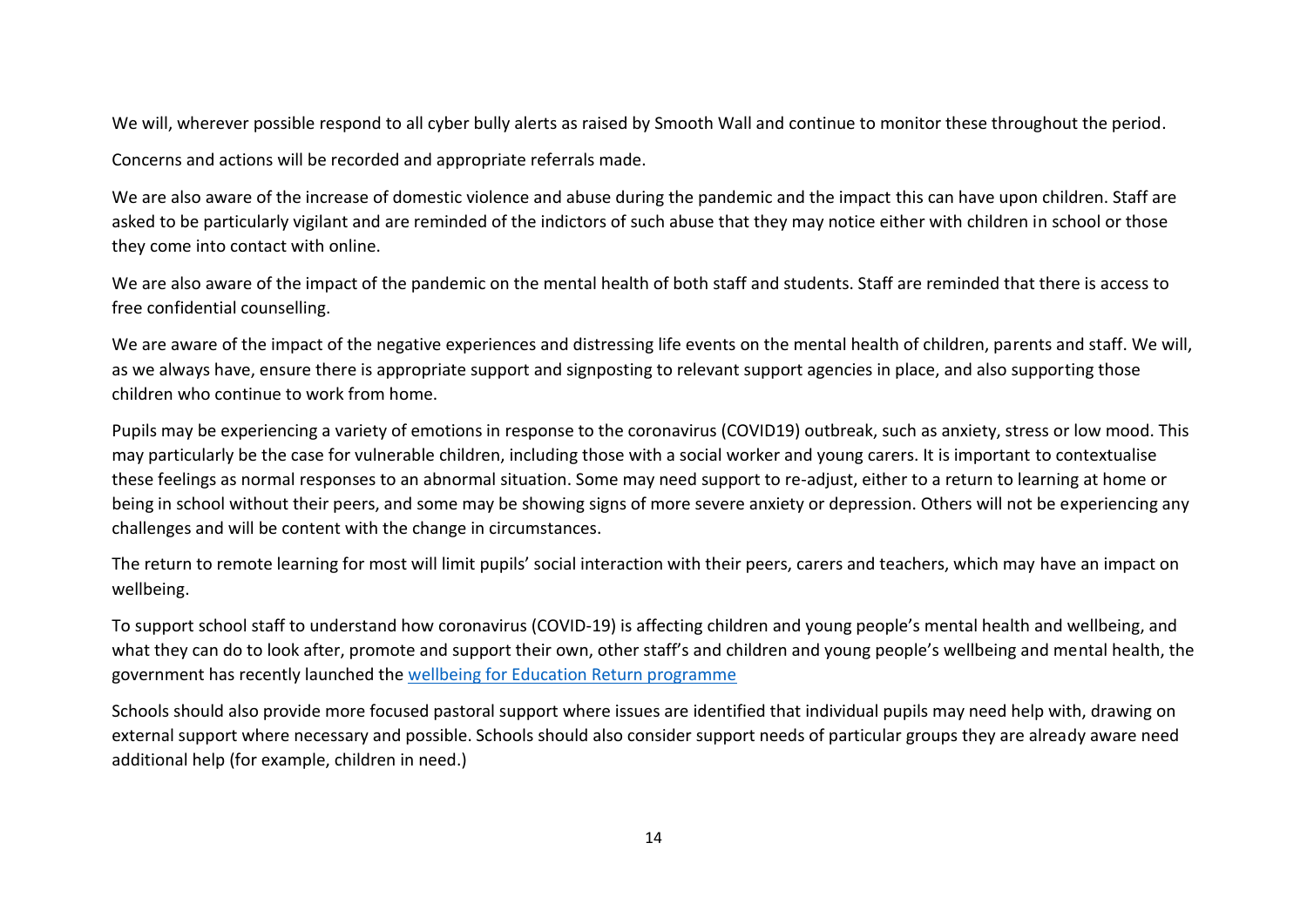Staff will notify the DSL of any student they are concerned about in terms of mental health issues. The DSL will follow our usual safeguarding procedures as out lined in our policy.

#### **16. Support across ATLP**

Within our Trust we have access to a large number of highly experienced and skilled DSL's Pastoral support worker and Head teachers.

We are also well supported by staff within Children's Social Care and the Virtual Schools.

As such no one should feel that they are isolated or left to manage on their own.

We have a number of staff who are now qualified to undertake supervision or support another colleague dealing with a difficult case.

ATLP recognise the huge stress that this current situation has put on staff and encourages all staff members to ask for help as soon as possible.

## **Key contact numbers**

**Birmingham families**

CASS. 0121 303 1888

Out of hours 0121 675 4806

Education Safeguarding Team-0121 675 4874

West Midlands Police 0845 8005000

LADO 0121675 1669

Adult Health and Social Care (for those over 18)